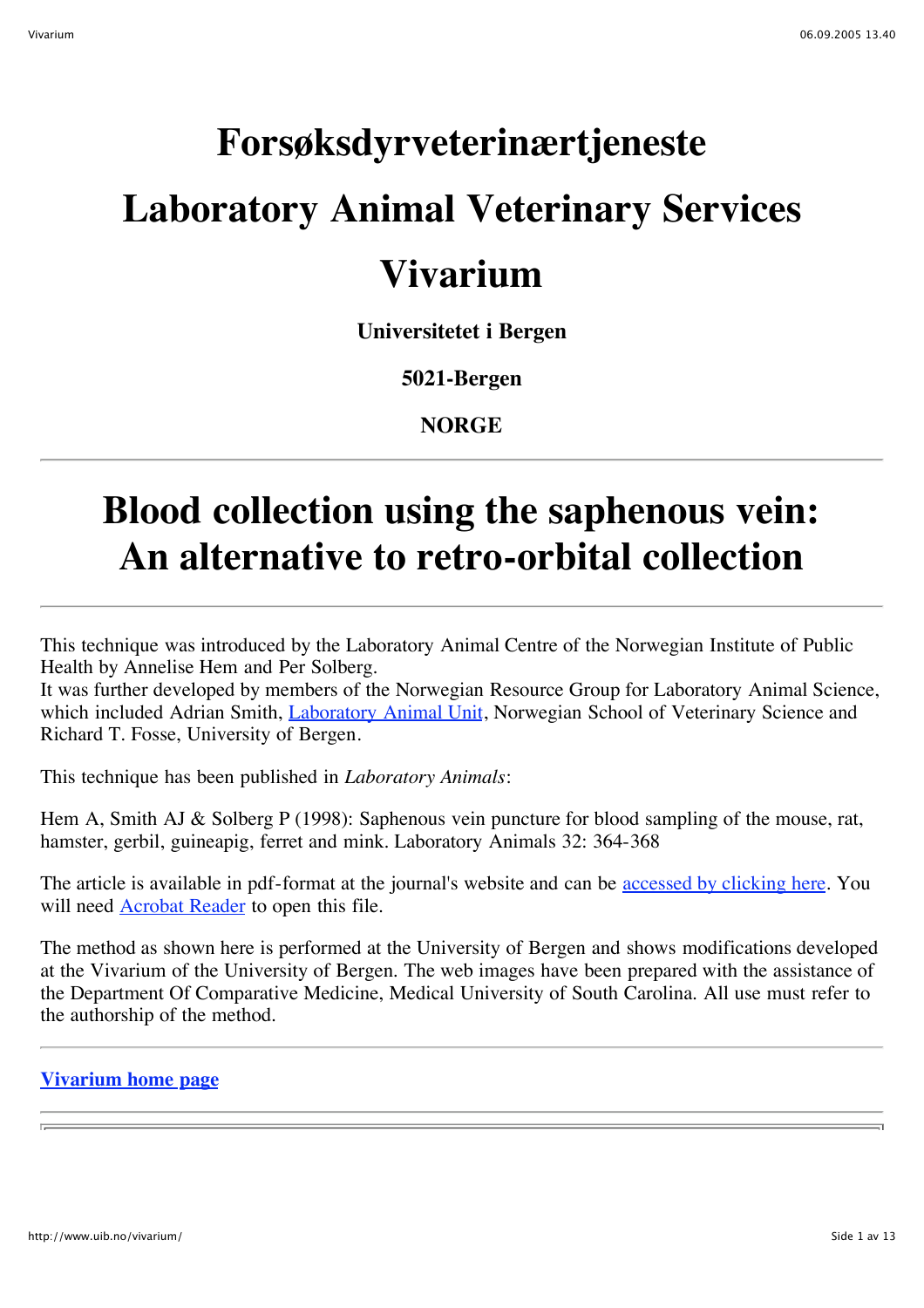

Equipment needed for collection. Note the special collection tube - Microvette, produced by Sarstedt, D-51588 Numbrecht, Germany.- Green tubes are heparinised, red are untreated for serum collection. The tubes collect a maximum of about 300 microliters. Note the 50ml syringe tube used for restraint. Holes are drilled in the end to allow air to get into the tube.



The animal is placed in the tube. It is not anaesthetised or tranquillised.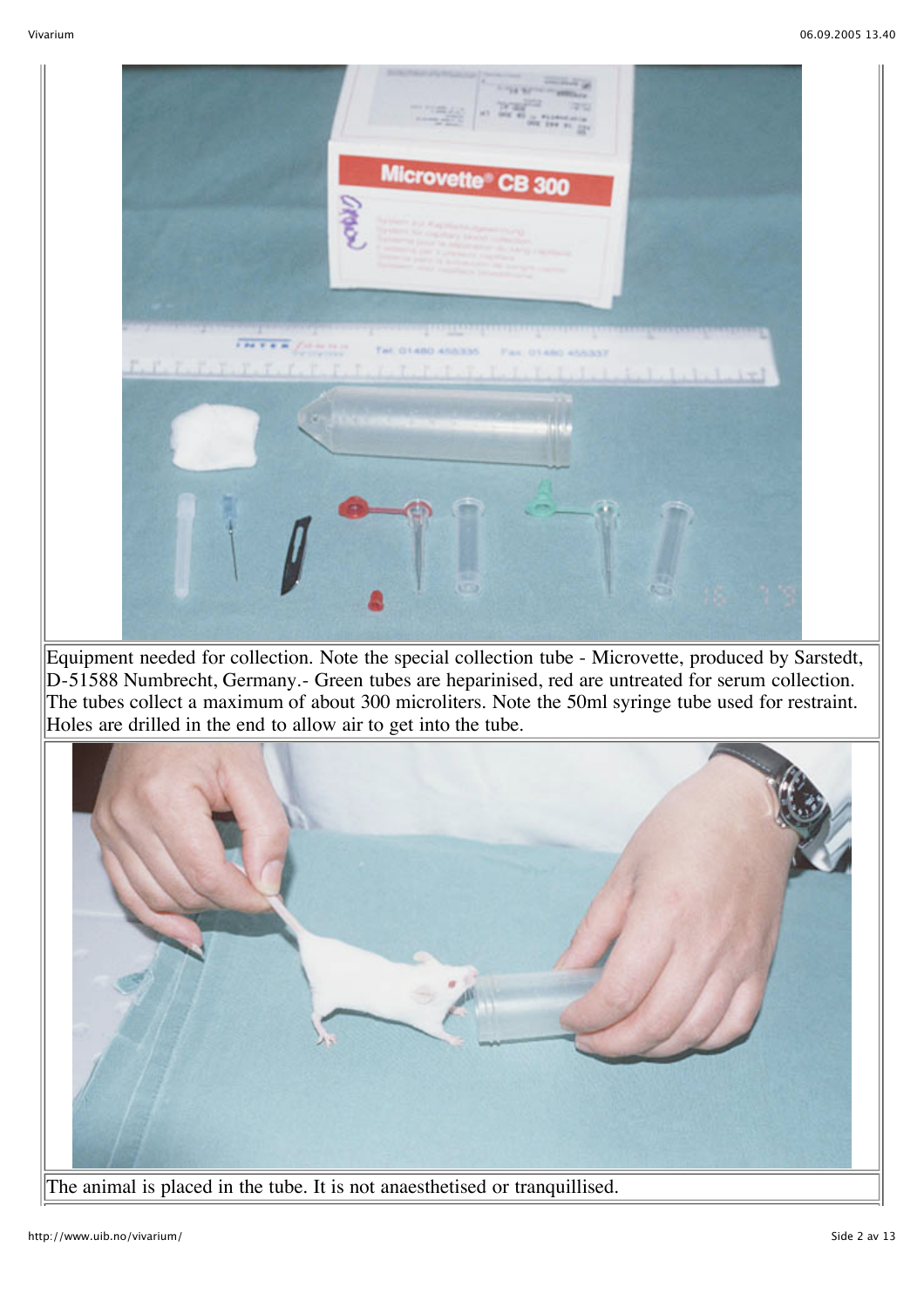

The leg is now fixed and is ready to be shaved.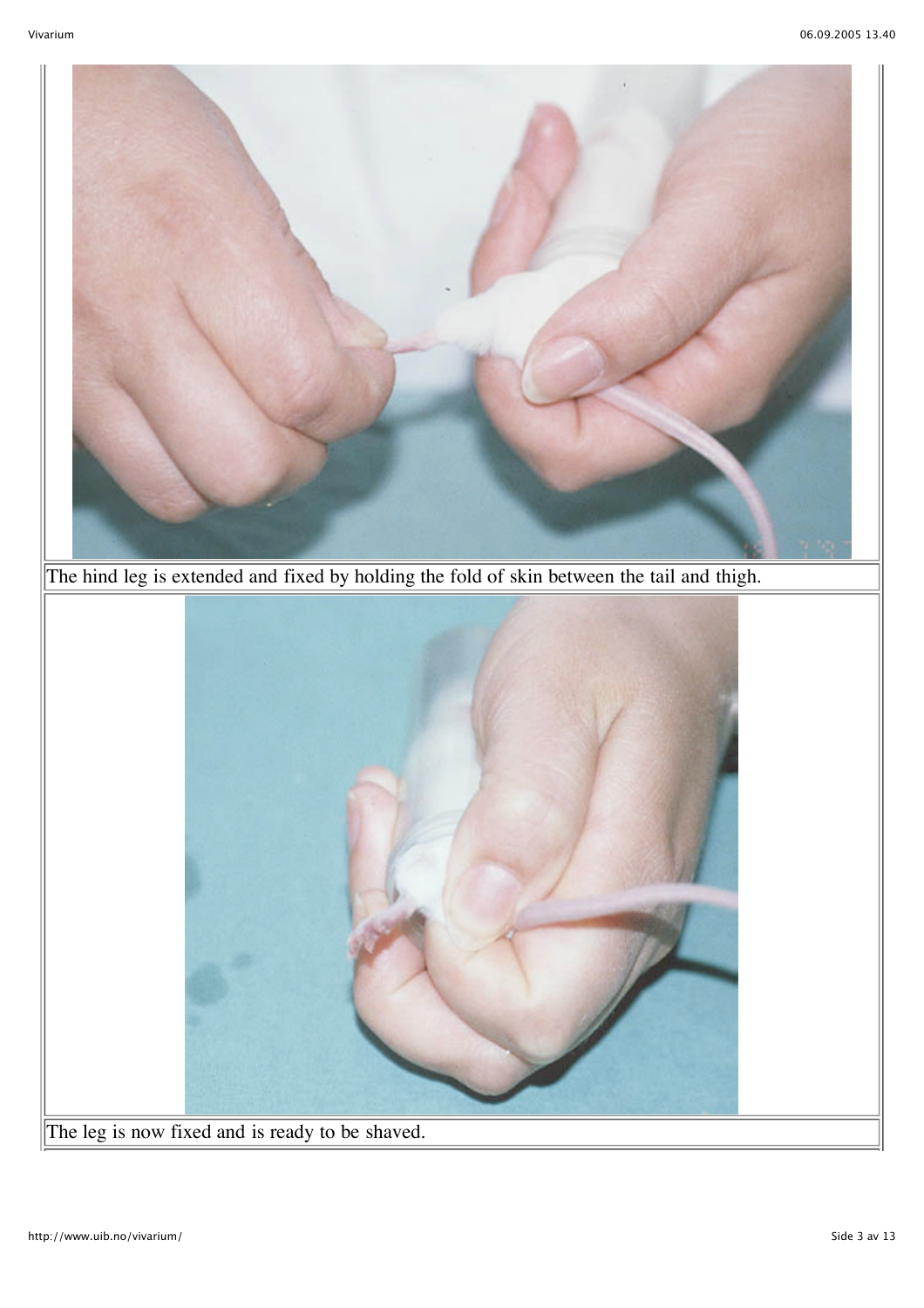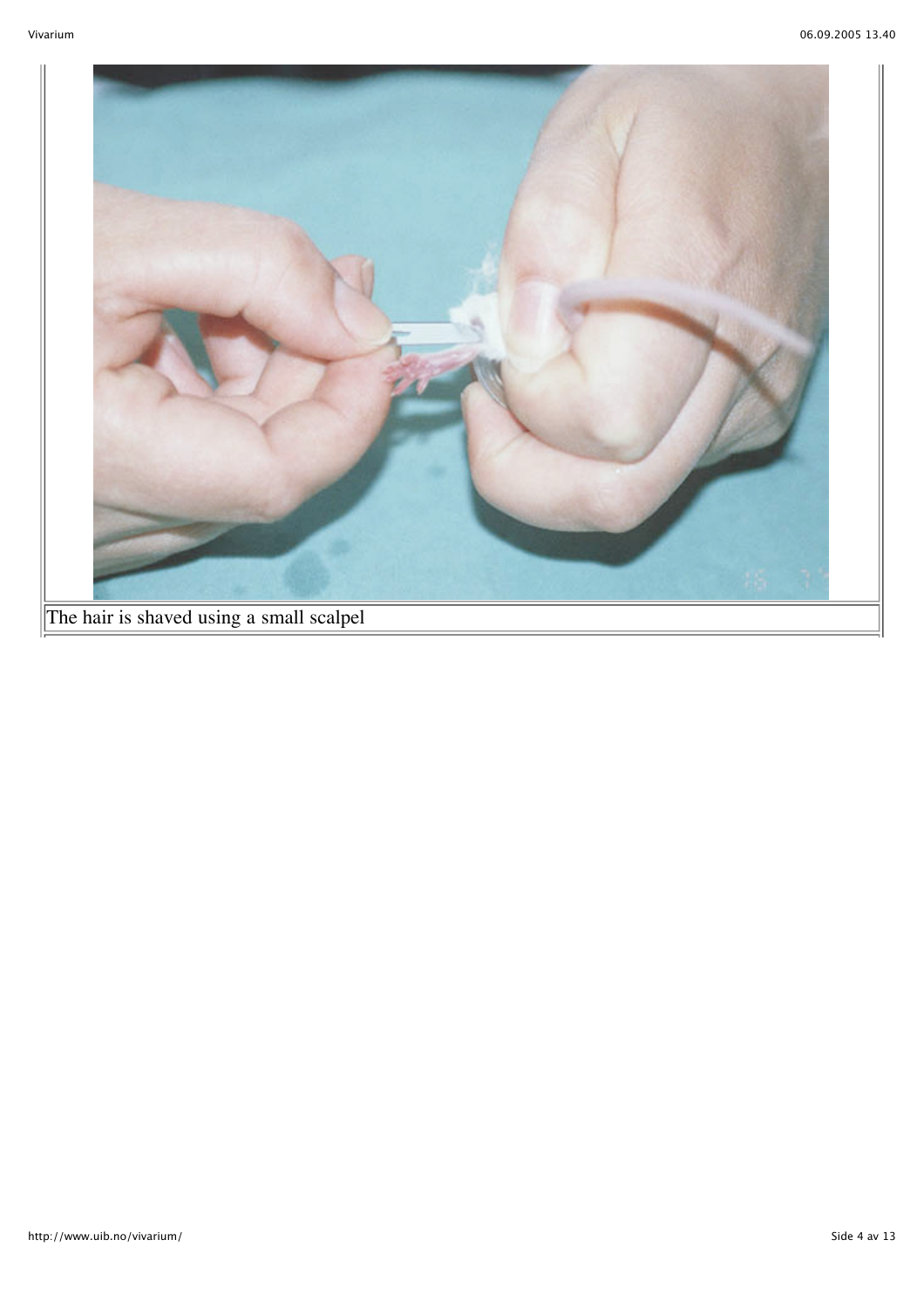

The saphenous vein is seen on the surface of the thigh and is marked by two blue arrows. Note that the leg is fixed by the skin between the caudal side of the thigh and the tail.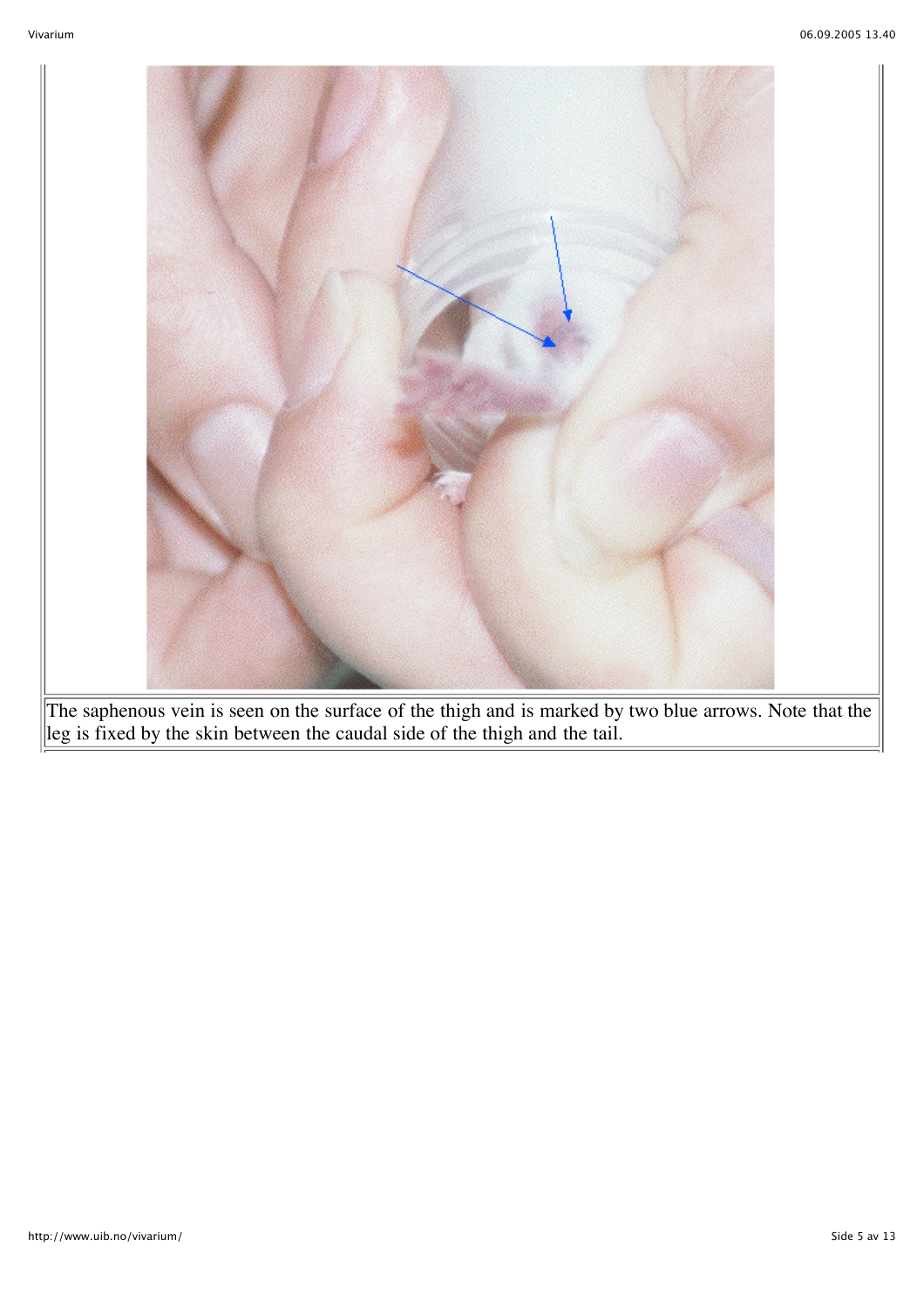

A 23 gauge (blue hub) needle is used to puncture the vein. It is not necessary to lance the vein in our experience.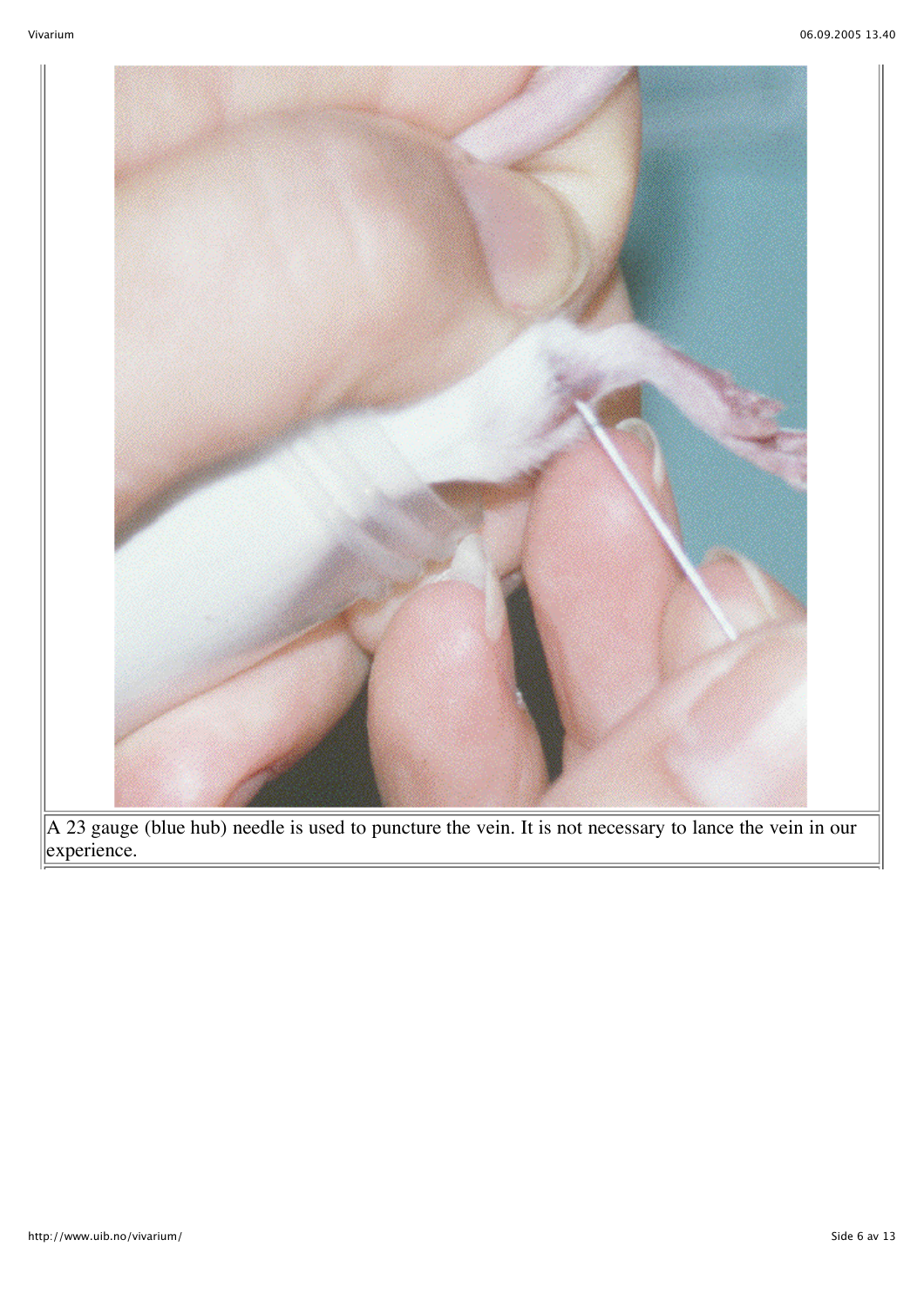

A drop of blood will appear and is collected into the Microvette. Approx. 100 microliters (depending on the size of mouse) can be collected.

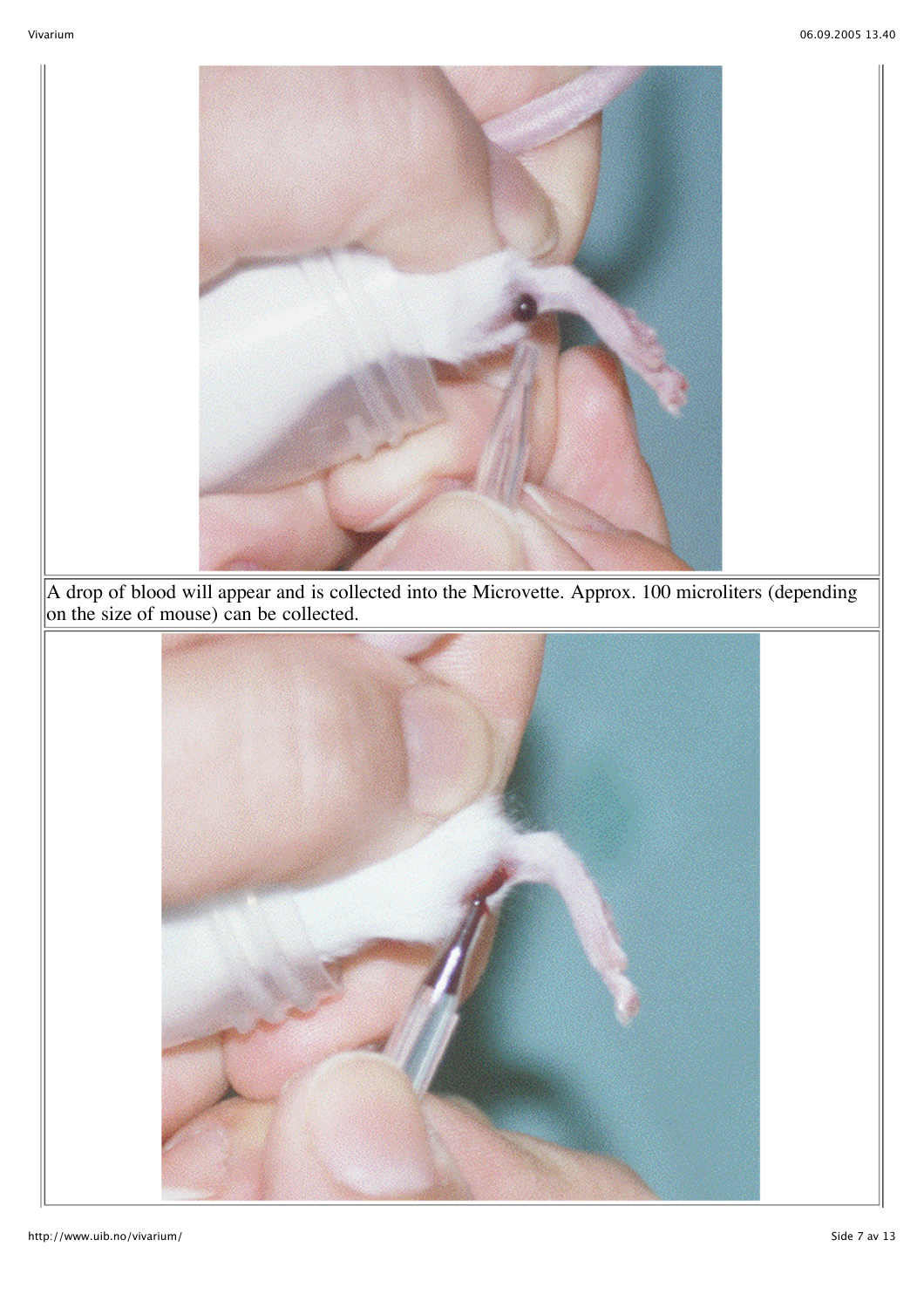Blood flows freely into the tip of the Microvette. The flow of blood can be optimised by coating the surface of the skin with silicone grease. This reduces clotting and coagulation. This method is used of multiple samples are taken. Multiple samples are taken by removing the scab that forms and collecting from the same site - this can be done several times in the course of a day



The Microvette is removed and the foot flexed to reduce the flow of blood back to the puncture site.

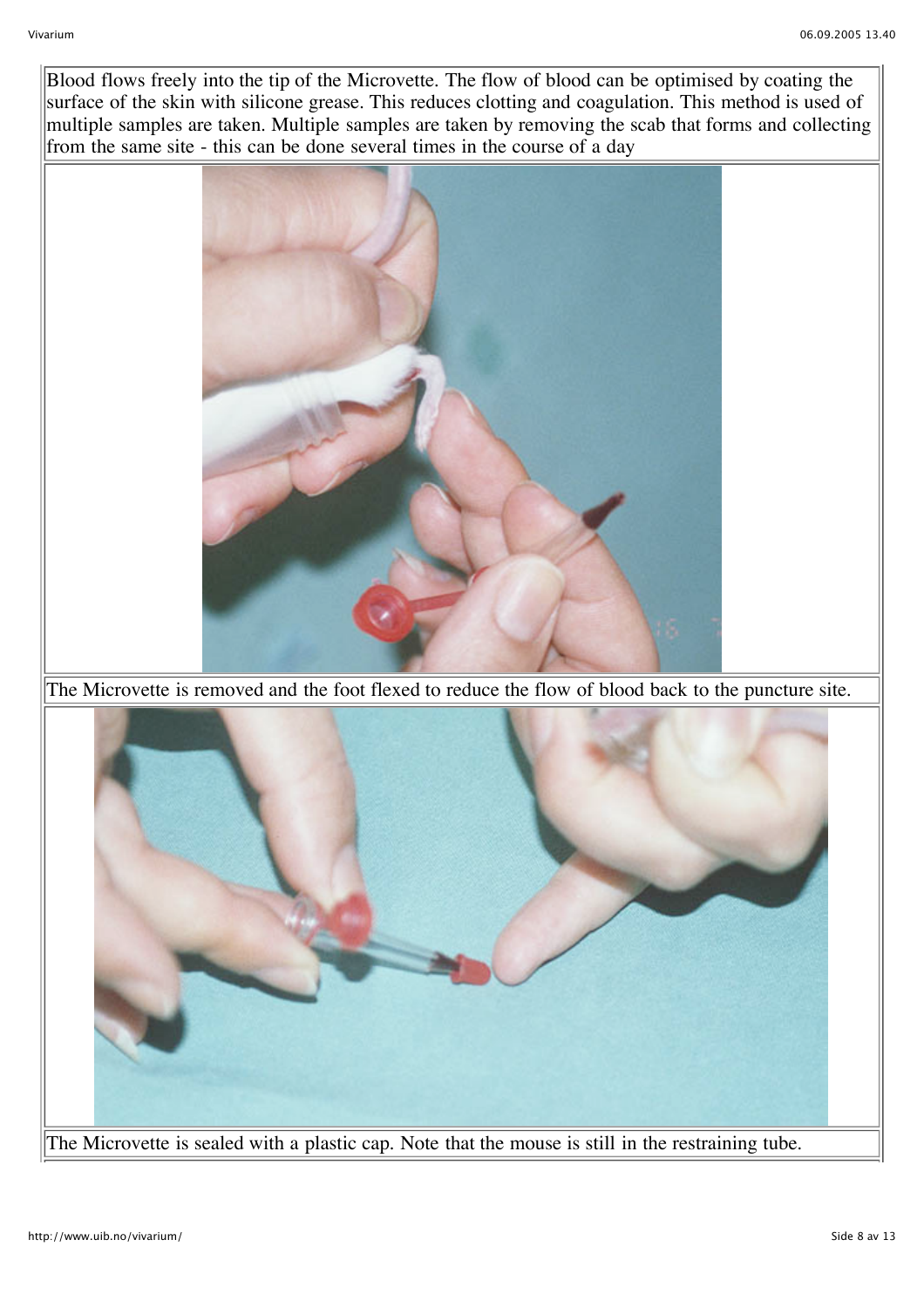

The blood collection tube is inserted into the outer case. The assembly is designed to be centrifuged in an Eppendorf tube rotor head.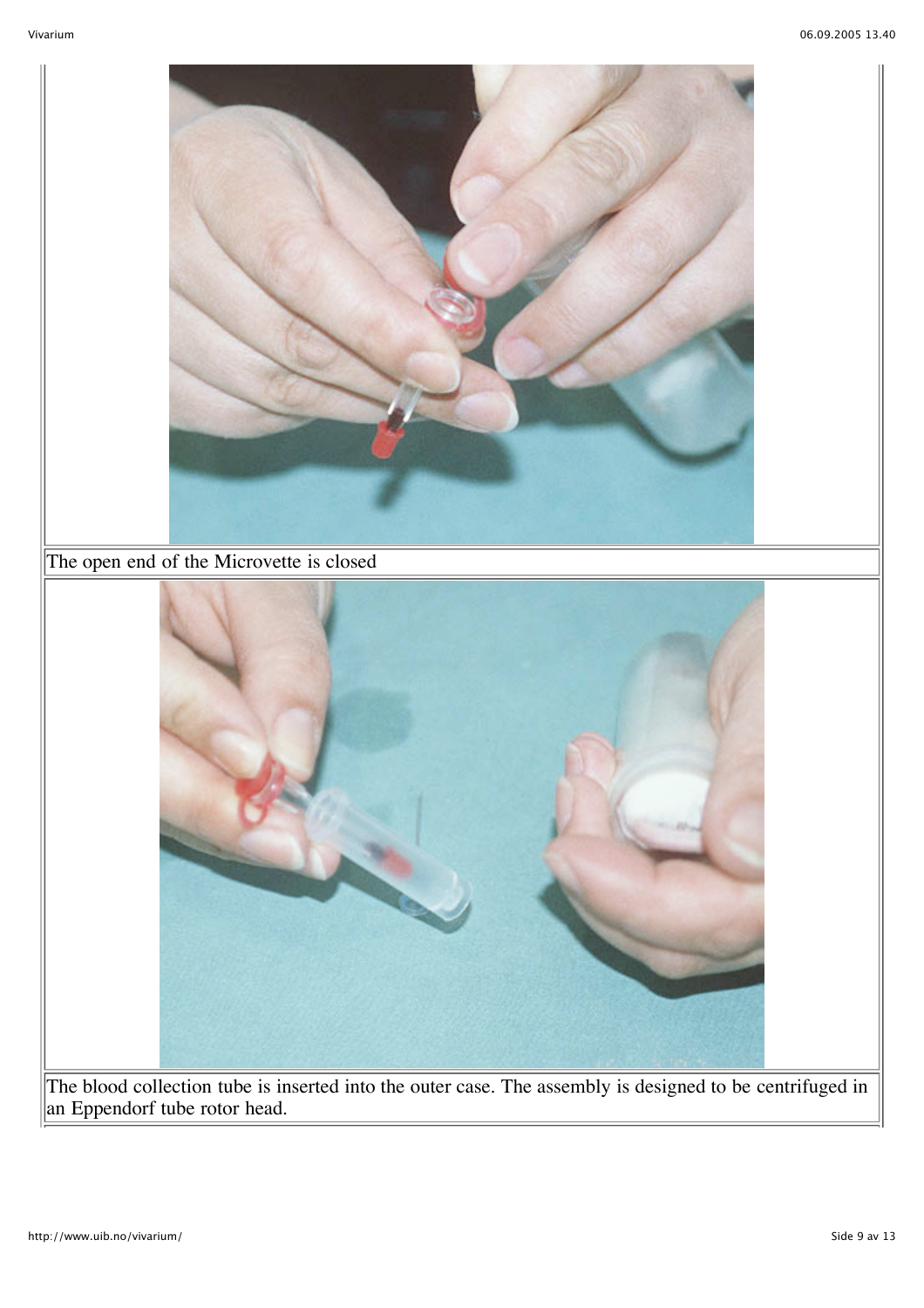

soon form. This is scraped off for multiple collections from the same site. The site can be used several times in the course of a single day.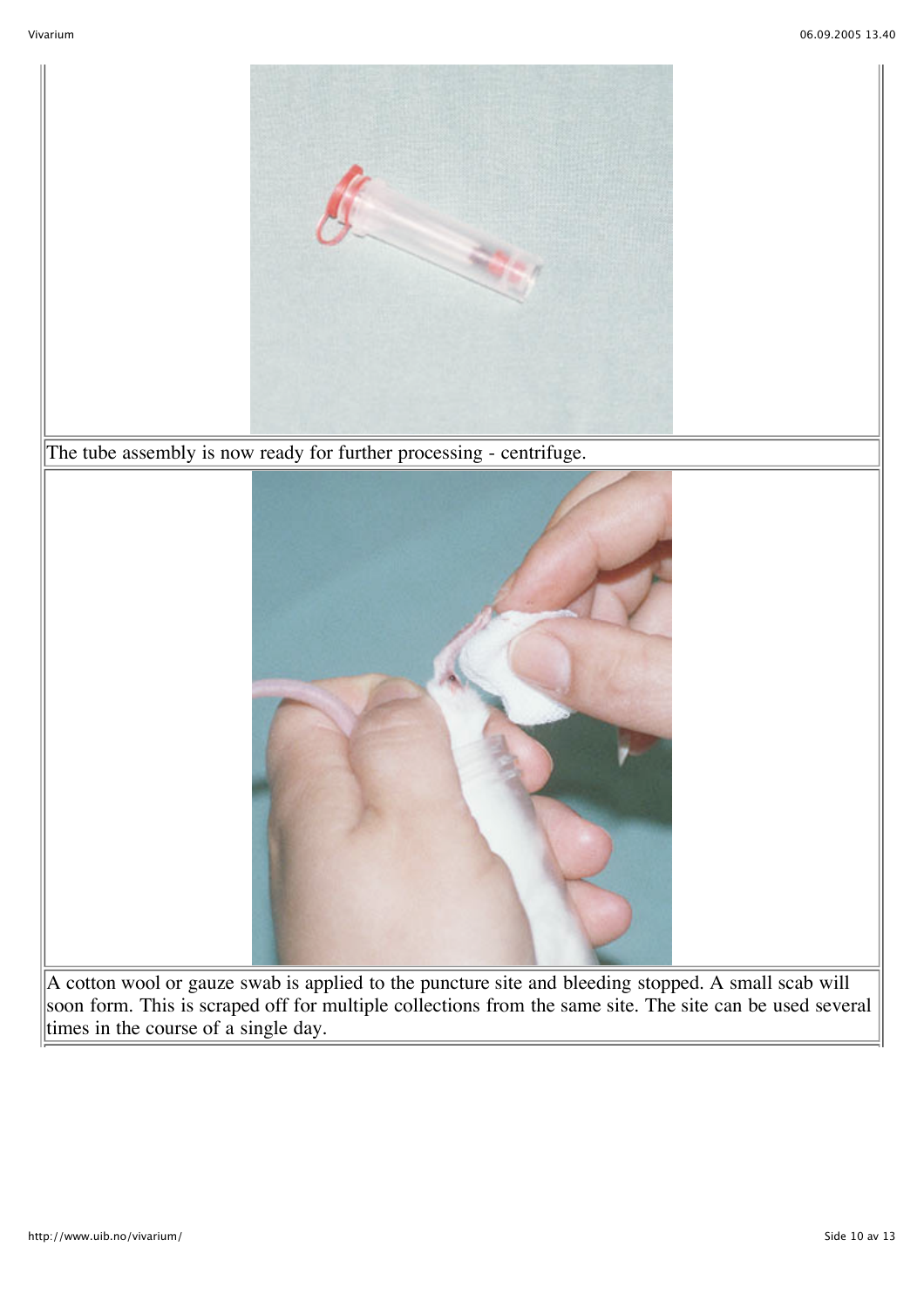